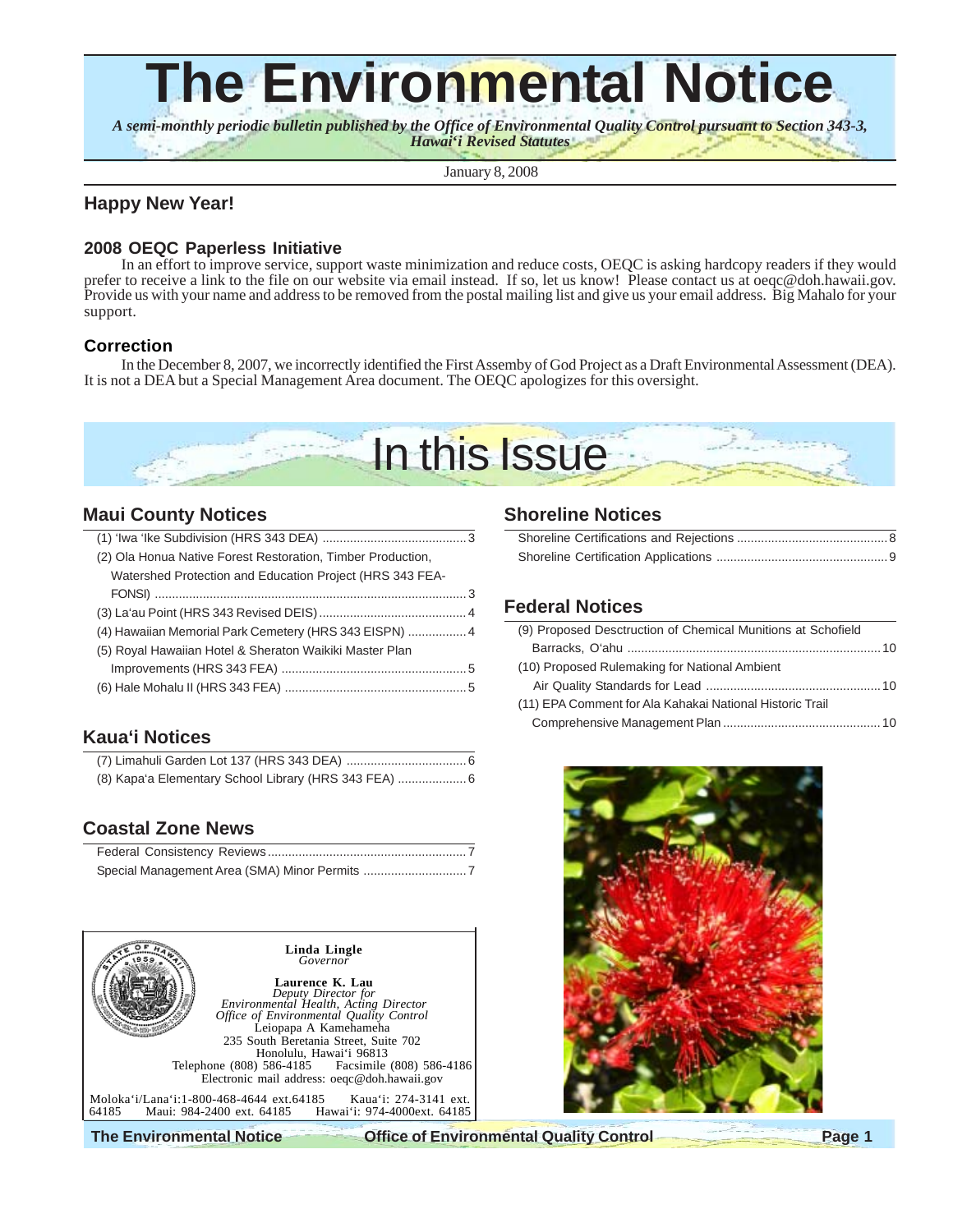

### **Draft Environmental Assessment**

A project or action that may affect the environment cannot be implemented until an Environmental Assessment (EA) is prepared in accordance with Chapter 343, Hawai'i Revised Statutes (HRS). If the lead State or county agency (the *proposing agency* for agency actions, or the *approving agency* for applicant actions) antici-pates that the project will have no significant environmental impact, then affected agencies, individuals, and organizations must be consulted and a Draft EA (DEA) is written and public notice is published in this periodic bulletin (see, section 343-3, HRS) known as the *Environmental Notice*. The public has 30 days to comment on the Draft EA from the date of the first notice.

### **Final Environmental Assessment and Finding of No Significant Impact**

After the lead agency reviews the public comments, if it determines that the project will have no significant effect on the environment, and then it will prepare a Final EA (FEA) and issue a Finding of No Significant Impact (FONSI) formerly called a *Negative Declaration.* The Final EA must respond to all public comments. An Environmental Impact Statement will not be required and the project may now be implemented. The public has 30 days from the first notice of a FONSI in this periodic bulletin to ask a court to require the preparation of an EIS.

#### **Final Environmental Assessment and Environmental Impact Statement Preparation Notice**

When a lead agency decides that a project may have a significant environmental impact, an Environmental Impact Statement (EIS) must be prepared prior to implementing the project. Like the DEA (see *above*), affected agencies, individuals and organizations must be consulted prior to preparation of the final EA (FEA) and issuance of a determination called an EIS preparation notice (EISPN). (The EA is called *final*, to distinguish it from the draft, above). After the FEA is written by the lead agency, and notice of the FEA and EISPN is published in the this periodic bulletin, any agency, group, or individual has 30 days from the first publication of the EISPN to request to become a consulted party and to make written comments regarding the environmental effects of the proposed action. The public (including an applicant) has 60 days from the first notice of an EISPN in this periodic bulletin to ask a court to not require the preparation of an EIS.

### **Draft Environmental Impact Statement**

After receiving the comments on the FEA and EISPN (see *above*), the lead agency or private applicant must prepare a Draft Environ-mental Impact Statement (DEIS) prior to project implementation. This document must completely disclose the likely impacts of a project. Direct, indirect and cumulative impacts must be discussed along with measures proposed to mitigate them. The public has 45 days from the first publication date in this periodic bulletin to comment on a DEIS. The DEIS must respond to comments received during the FEA-EISPN comment period in a *point-by-point* manner.

### **Final Environmental Impact Statement**

After considering all public comments filed during the DEIS stage, the agency or applicant must prepare a Final EIS (FEIS). The FEIS must respond in a *point-by-point* manner to all comments from the draft stage. Requisite deeper analyses must be included in the FEIS. For applicant projects, the approving agency is authorized to accept the FEIS. For agency project the Governor or the county mayor is the accepting authority. Only after the EIS is accepted may the project be implemented.

### **Acceptability**

If the FEIS is accepted, the law requires that notice of this be published in this periodic bulletin. The public has 60 days from the date of first notice of acceptance to ask a court to vacate the acceptance of an EIS. In the case of applicant actions, the law requires that an approving agency must make a determination on acceptance within thirty-days of receipt of the FEIS or the FEIS is deemed accepted. Also, for applicant actions, the law provides for an administrative appeal of a non-acceptance to the Environmental Council.

### **National Environmental Policy Act**

The National Environmental Policy Act (NEPA) requires federal projects to prepare an EA or EIS. In many ways it is similar to Hawai'i's law. Some projects require both a state (and county) *and* federal EIS and the public comment procedure should be coordinated. Although not required by law, the OEQC publishes NEPA notices in this periodic bulletin to help keep the public informed of important federal actions.

### **Conservation District**

Any use of land in the State Conservation District requires a Conservation District Use Application (CDUA). These applications are reviewed and approved by the Board of Land and Natural Resources (BLNR). Members of the public may intervene in the permit process. Notice of these permit applications is published in this periodic bulletin.

### **Special Management Area**

The Special Management Area (SMA) is along the coastlines of all our islands and development in this area is generally regulated by Chapter 205A, HRS and county ordinance. A special subset of the SMA that is regulated by Chapter 343, HRS is the Shoreline Setback Area. Most development in this area requires a Special Management Permit (SMP). This periodic bulletin posts notice of these SMP applications to encourage public input.

#### **Shoreline Certifications**

State law requires that Hawai'i shorelines be surveyed and certified when necessary to clearly establish the shoreline setback (an area contained between the certified shoreline and a prescribe distance inland (usually 40 feet) from the certified shoreline). The public may participate in the process to help assure accurate regulatory boundaries. Private land owners often petition to have their shoreline certified by the State surveyor prior to construction. This periodic bulletin publishes notice from the Department of Land and Natural Resources of both shoreline certification applicants and of final certifications or rejections.

#### **Environmental Council**

The Environmental Council is a fifteenmember citizen board appointed by the Governor to advise the State on environmental concerns. The council makes the rules that govern the Environmental Impact Statement process. The agendas of their regular meetings are published on the Internet at http://www.ehawaiigov.org/calendar and the public is invited to attend.

### **Exemption Lists**

Government agencies must keep a list describing the minor activities they regularly perform that are declared exempt from the environmental review process. These lists are reviewed and approved by the Environmental Council. This periodic bulletin will publish an agency's draft exemption list for public comment prior to Council decision making, as well as notice of the Council's decision on the list.

### **Endangered Species**

This periodic bulletin is required by Section  $343-3(c)$ , HRS, to publish notice of public comment periods or public hearings for habitat conservation plans (HCP), safe harbor agreements (SHA), or incidental take licenses (ITL) under the federal Endangered Species Act, as well as availability for public inspection of a proposed HCP or SHA, or a proposed ITL (as a part of an HCP or SHA).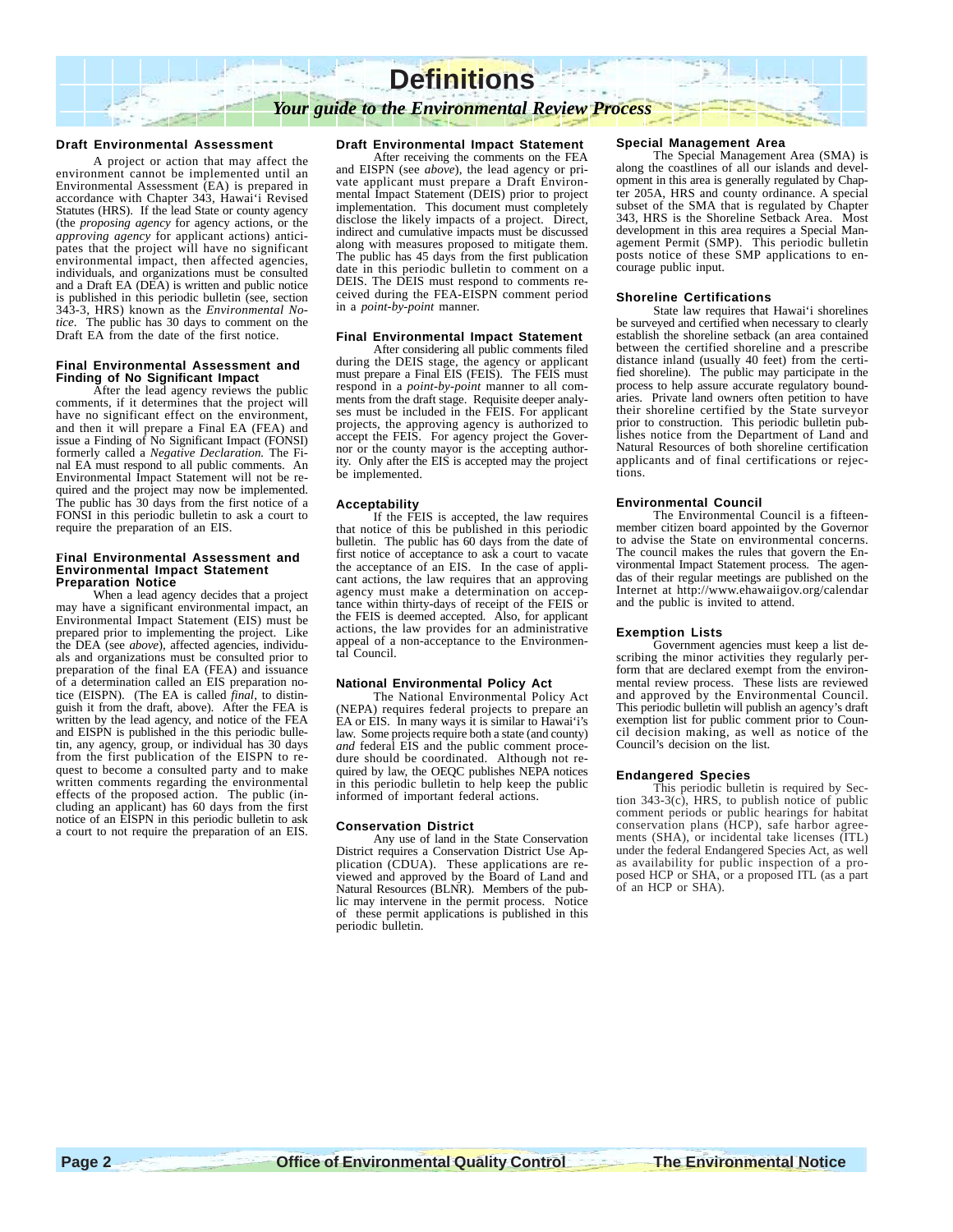

## **(1) 'Iwa 'Ike Subdivision (HRS 343 DEA)**

| District:             | Makawao                                                                                                                                                                               |
|-----------------------|---------------------------------------------------------------------------------------------------------------------------------------------------------------------------------------|
| TMK:                  | $(2)$ 2-1-005:118                                                                                                                                                                     |
| <b>Applicant:</b>     | 'Iwa 'Ike, LLC, 6699 Makena Road, Kihei, HI<br>96753. Contact - Greg Kaufman, (808 283-7704)                                                                                          |
| <b>Approving</b>      |                                                                                                                                                                                       |
| Agency:               | Maui County Planning Department, 250 South<br>High Street, Wailuku, HI 96793. Contact - Joe<br>Prutch, (808 270-7512)                                                                 |
| <b>Consultant:</b>    | NA.                                                                                                                                                                                   |
| <b>Public Comment</b> |                                                                                                                                                                                       |
| <b>Deadline:</b>      | February 7, 2008                                                                                                                                                                      |
| Status:               | Draft environmental assessment (DEA) notice<br>pending 30-day public comment. Address com-<br>ments to the applicant with copies to the ap-<br>proving agency and OEQC                |
| <b>Permits</b>        |                                                                                                                                                                                       |
| <b>Required:</b>      | Change in Zoning from interim to RU-0.5, Ru-<br>ral; Community Plan Amendment from Single-<br>Family to Rural; State Land Use Commission<br>District Boundary Amendment from Agricul- |

tural to Rural; Special Management Area Permit; Final Subdivision Approval.

The 2.8-acre property is in the State Agricultural District, is designated Single Family in the Kihei-Makena Community Plan and zoned Interim in the Maui County zoning. The landowner ('Iwa 'Ike, LLC) is seeking a district boundary amendment (to the

State Rural District), a change in zoning (to the RU-.05 Rural District) and a community plan amendment (to Rural) to provide consistency between the three agency documents.

The proposed action involves the subdivision of the 2.8-acre parcel into four rural lots (0.5-acre minimum lot size). Access to the property would be from Makena-Keone'o'io Road via a private road easement along the north side of the property. No Makena-Keone'o'io Road improvements are proposed; however a road widening lot will be created and dedicated to the county for right-of-way purposes.

Electrical, telephone and cable TV services

are available on the *mauka* side of Makena-Keone'o'io Road. No street trees will be planted to maintain the rural setting. Water for the subdivision will be provided by the County's water system. The proposed action will include site improvements and associated infrastructure, residential units will be the responsibility of the individual property owners.

The environmental assessment has been prepared since the proposed action involves the use of County lands – Makena-Keone'o'io Road.

## **(2) Ola Honua Native Forest Restoration, Timber Production, Watershed Protection and Education Project (HRS 343 FEA-FONSI)**

| <b>District:</b>   | Hana                                                                                                                                  |
|--------------------|---------------------------------------------------------------------------------------------------------------------------------------|
| TMK:               | $(2)$ 1-6-008:22, 23                                                                                                                  |
| Applicant:         | Neaulani, Inc.                                                                                                                        |
| Approving          |                                                                                                                                       |
| <b>Agency:</b>     | State Department of Land and Natural Re-<br>sources, Division of Forestry and Wildlife,<br>1151 Punchbowl Street, Room 325, Honolulu, |
|                    | HI 96813. Contact - Sheri Mann (808 587-4172)                                                                                         |
| <b>Consultant:</b> | Tom Pierce, Attorney at Law, LLC, Post Office                                                                                         |
|                    | Box 798, Makawao, HI 96768. Contact - Tom<br>Pierce (808-573-2428)                                                                    |
| Status:            | Final Environmental assessment (FEA) and                                                                                              |
|                    | Finding of No Significant Impact (FONSI)                                                                                              |
| Permits            | NA.                                                                                                                                   |
| <b>Required:</b>   | None                                                                                                                                  |
|                    | The 121 acre Forest Stewardship project includes: Native                                                                              |

Forest Restoration - creating a 40 acre corridor of native plants through the center of the property up to the Cable Ridge Restoration Project, a pure native species zone. The purpose of native corridor is to extend the pure native habitat/sanctuary for wildlife that will never be commercially harvested. Timber Production there will be 81 acres devoted to commercial harvesting of native and non native tree species. All trees will be planted in an

agroforestry model and harvest of selected species will be done in an environmentally sustainable manner that is in accordance with all State Forest Stewardship Program regulations. It is expected that such a harvest will take place 30 to 40 years after planting. Feral Animal Management - efforts to eliminate feral animals, via fencing and trapping, will take place throughout the life of the project. Watershed Protection - imperative to the project managers is that all steps will be taken to protect surface and subsurface water resources; therefore, all activities

related to this project will be conducted without the use of synthetic fertilizers and insecticides. Education - interpretive trails demonstrating the use of traditional plants and tree species used for restoration will wind throughout the native corridor. Local community groups will be offered a variety of environmental education opportunities such as: 1) visiting the demonstration areas for reforestation and timber production; 2) learning how to produce biodiesel, generated exclusively from vegetative waste produced on site and see it used for all power needs, including all equipment; 3) monthly students & volunteers are invited to participate in the native corridor planting, which includes native bird, ground cover and tree species identification.



**1** 2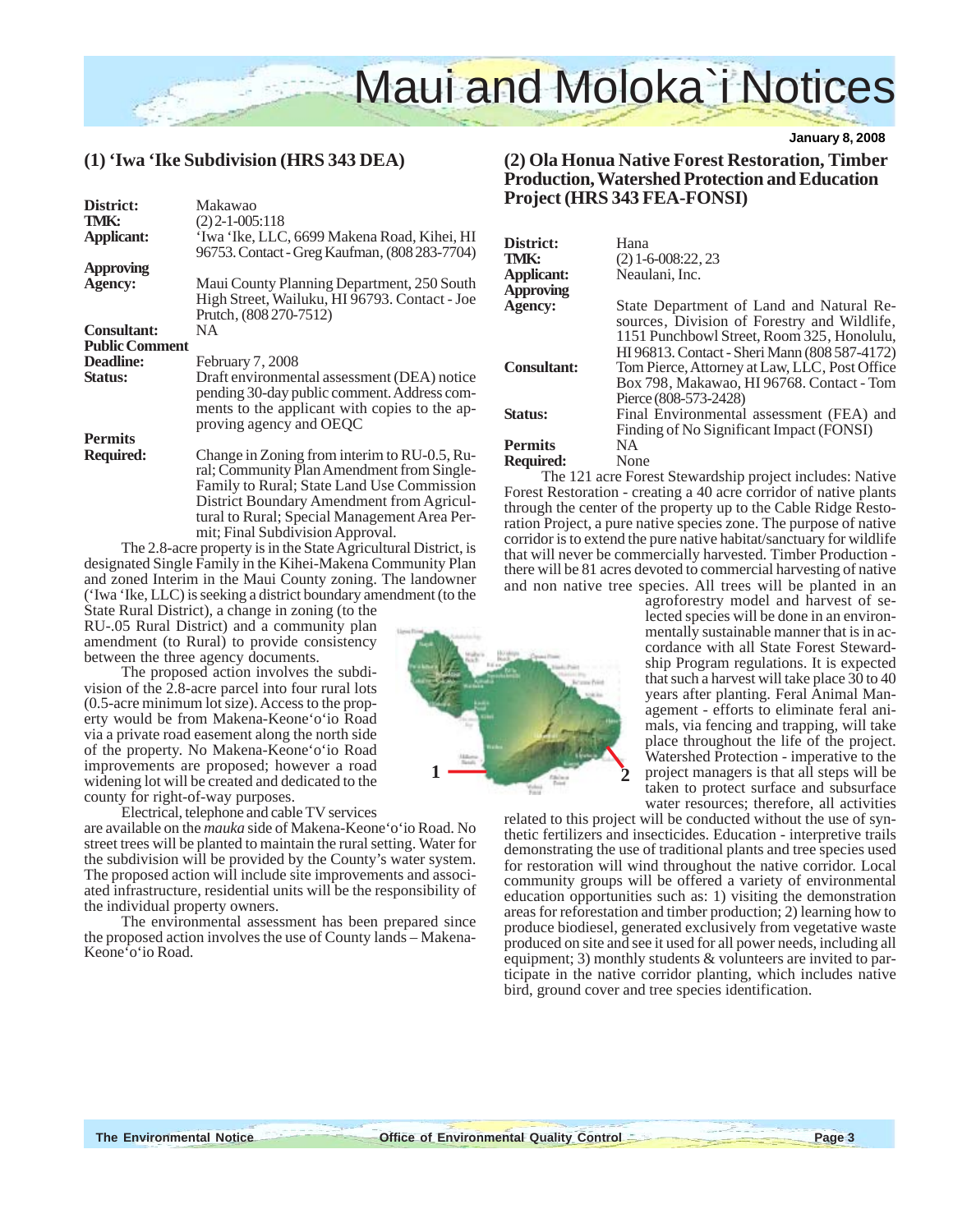# Maui and Moloka`i Notices

### **January 8, 2008**

# **(3) La'au Point (HRS 343 Revised DEIS)**

| District:<br>TMK:     | Moloka'i<br>$(2)$ 5-1-02:30; 5-1-06:157; 5-1-                                                    | de<br>$\rm C$   |
|-----------------------|--------------------------------------------------------------------------------------------------|-----------------|
|                       | 08:04,03,06,07,13,14,15,21,&25                                                                   |                 |
|                       |                                                                                                  | Z <sub>O</sub>  |
| Applicant:            | Molokai Properties Limited, 745 Fort Street                                                      | SO <sup>®</sup> |
|                       | Mall, Suite 600, Honolulu, HI 96813. Contact(s)<br>- Peter Nicholas/Dan Orodenker (808-534-9509) | is:             |
| Accepting             |                                                                                                  | Di              |
| Authority:            | State Land Use Commission, Address: P.O. Box                                                     | C <sub>i</sub>  |
|                       | 2359, Honolulu, HI 96804. Contact - Executive                                                    | Sp              |
|                       | Officer $-(808-587-3822)$                                                                        |                 |
| <b>Public Comment</b> |                                                                                                  | na              |
| <b>Deadline:</b>      | <b>February 22, 2008</b>                                                                         | $\rm{D}$        |
| <b>Status:</b>        | Revised draft environmental impact statement                                                     | ac:             |
|                       | (RDEIS) notice pend-                                                                             |                 |
|                       | ing 45-day public com-                                                                           |                 |
|                       | Ma'emomi<br>'Hat Pooret<br>ment. Address com-<br>Kalaupupa                                       |                 |
|                       | ments to the applicant<br>Papohaku Beach                                                         |                 |
|                       | with copies to the ac-                                                                           |                 |
|                       | cepting authority, and<br>LS'au                                                                  |                 |
|                       | Priart<br>Kolo Witakām<br>Luno<br>OEQC.<br>Whart<br>Hartree                                      |                 |
| Permits               |                                                                                                  | Fishpor         |
| <b>Required:</b>      | 3<br><b>SLUDBA, Community</b>                                                                    |                 |
|                       | Plan Amendment, Change in Zoning, SMA,                                                           | po              |
|                       | County SUP, Chapter 6E, HRS compliance, grad-                                                    | sei             |
|                       | ing/building, NPDES                                                                              | du              |
|                       |                                                                                                  |                 |

The La'au Point RDEIS is one component of the implementation of an integrated *Community-Based Master Land Use Plan for Molokai Ranch* (Master Plan). The Master Plan was the result

# O`ahu Notices

## **(4) Hawaiian Memorial Park Cemetery (HRS 343 EISPN)**

| District:<br>TMK:<br><b>Applicant:</b><br><b>Approving</b> | Ko'olaupoko<br>$1-4-05-033$ : portion of 001<br>Hawaiian Memorial Life Plan Ltd.                                                                                                                            |
|------------------------------------------------------------|-------------------------------------------------------------------------------------------------------------------------------------------------------------------------------------------------------------|
| <b>Agency:</b>                                             | <b>State Land Use Commission</b>                                                                                                                                                                            |
| <b>Consultant:</b>                                         | Helber Hastert & Fee, Planners, 733 Bishop<br>Street, Suite 2590, Honolulu, HI 96813. Contact:<br>Scott Ezer (808 545-2055)                                                                                 |
| <b>Public Comment</b>                                      |                                                                                                                                                                                                             |
| <b>Deadline:</b>                                           | February 7, 2008                                                                                                                                                                                            |
| <b>Status:</b>                                             | <b>Environmental Impact Statement Preparation</b><br>Notice (EISPN) pending 30-day public com-<br>ment. Address comments to the applicant with<br>copies to the accepting authority, consultant<br>and OEQC |
| <b>Permits</b>                                             |                                                                                                                                                                                                             |
| <b>Required:</b>                                           | Ch. 343 HRS Environmental Review and Deter-<br>mination, Zoning Amendment, Sustainable<br>Communities Plan Amendment, Construction<br>and Building Permits                                                  |
|                                                            |                                                                                                                                                                                                             |

of a community-based planning process involving all Moloka'i community members who wished to participate.

The La'au Point project proposes 200 two-acre rural-resiential lots, roads and infrastructure, an expansion of the State onservation District, cultural and environmental preservation nes, and two beach parks in the area of La'au Point on Moloka'i's uthwestern shoreline. The total project area covered in the EIS 1.432 acres.

The EIS is being undertaken in support of a State Land Use istrict Boundary Amendment, a Community Plan Amendment, a hange in Zoning, a Special Management Area Permit, a County becial Use Permit, and other necessary approvals.

Positive impacts of the La'au Point project include the doition of 26,200 acres to a Moloka'i Land Trust and Community evelopment Corporation, restrictive easements on another 24,000 res of Ranch land, preservation of cultural and archaeological

> sites, subsistence gathering access, and permanent parks and open space.

> Other impacts include changes to character and appearance of the site, change to the experience of fishing in an isolated area, potential differences in values and lifestyle of new residents, increased wastewater and solid waste generated, increased water and electrical

wer consumed, increased demand for police and fire protection rvices, and short-term impacts to air quality and noise levels during construction.

The EIS contains analyses of potential impacts and associated mitigation measures to ensure potential adverse impacts are minimized or mitigated.

Hawaiian Memorial Park (HMP) is a privately-owned cemetery located in Kane'ohe, HI. Hawaiian Memorial Life Plan Ltd. has owned and managed HMP for the past 15 years, offering a variety of interment options. HMP is the final resting place for over 30,000 people and accommodates an average of 800 interments a year from families throughout Hawai'i. Since 1961, HMP has grown from an initial size of six acres to its existing size of approximately 80 acres situated on three Oahu tax map parcels: (Parcel 13) 4-5-34:13, 43.966 acres; (Parcel 8) 4-5-35:08, 28.001 acres; and (Parcel 1) 4-5-33: por 01, 7.903 acres. Parcels 13 and 8 are contiguous, but separated from Parcel 1 by the Hawaii State Veterans Cemetery Tax Map Key No. 4-5-033:002. The Proposed Action will occur on an approximately 56.6-acre portion of Parcel 1, adjoining a portion of the existing cemetery known as "Ocean View Garden" ("Project Area.")

The Project Area is bounded by residential housing (the Pikoiloa 9 and 10 residential subdivisions, totaling 280 lots) to the west and a natural ridgeline to the east. A high ridge separates the Project Area from Kapa'a Quarry and the H-3 Freeway. Pohai Nani Good Samaritan Retirement Community (Pohai Nani) borders the northernmost section of the Area.

There are two components to the Proposed Action: (1) Expansion of the cemetery; and (2) Development of 20 single-family residential lots.

**Page 4 Control Control Control The Environmental Quality Control The Environmental Notice**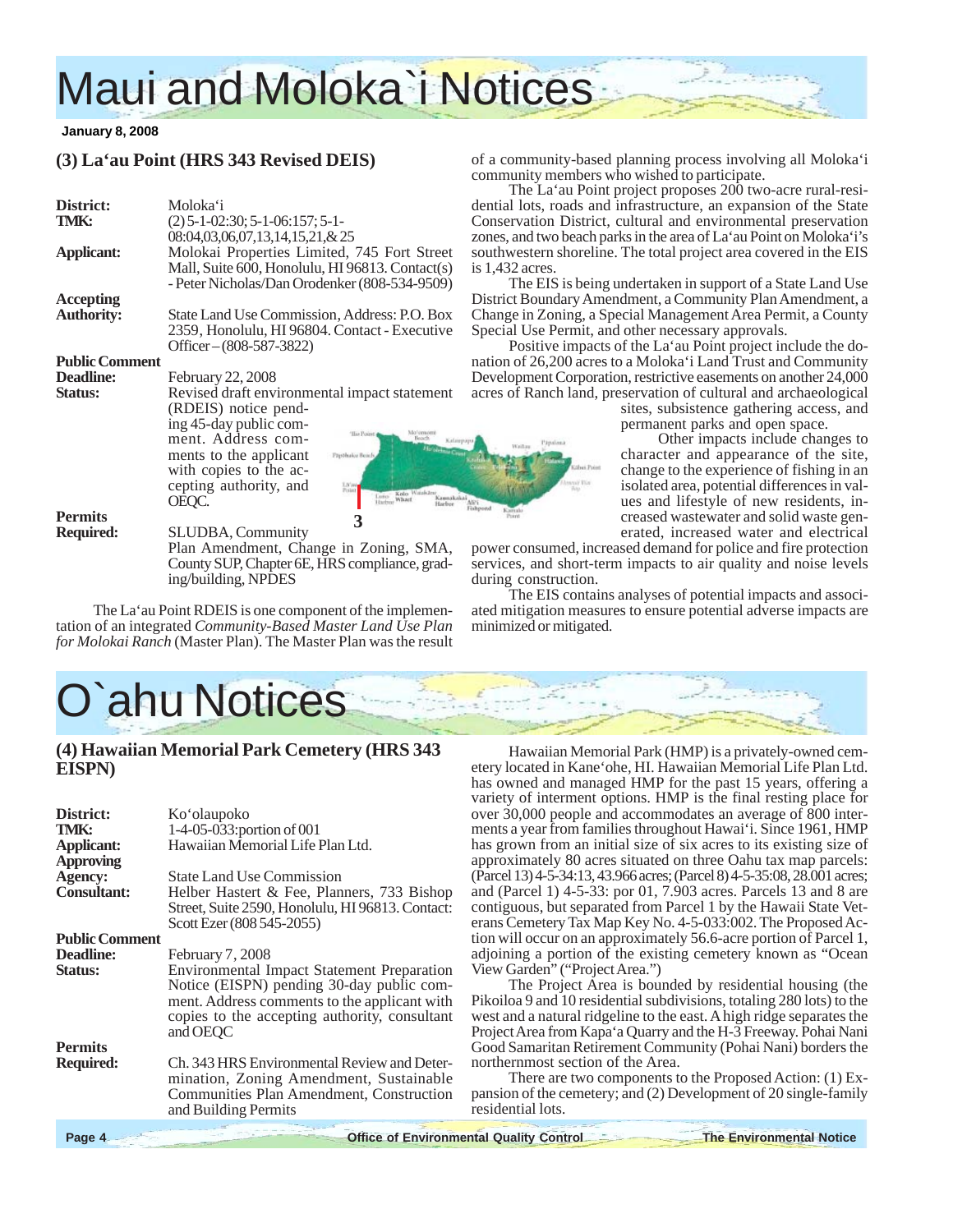

Of the total 56.6 acres Project Area, approximately 33.8 acres will be utilized for burials, mausoleums, drainage retention, and internal roadways within the cemetery. This area will be developed in phases of approximately five to eight acres, thus limiting the area that will be under development at any point in time. After grading to establish appropriate slopes, the majority of the Project Area will be landscaped with turf and will match the appearance of the existing cemetery. Four one-story mausoleums approximately 3,500 sq. ft. in size are proposed to be sited throughout the expansion area. The mausoleums will be used for the entombment of casketed and cremated remains in crypts and niches.

HMP proposes to develop a residential subdivision of 20 lots on a portion of the Project Area immediately adjacent to and south of Pohai Nani. A connecting road for the subdivision will increase the total area for the residential uses of the Project Area to 6.4 acres. The residential lots will range from 7,500 to 8,000 sq. ft. in size to maintain consistency with the residential zoning and character of existing lots in the neighboring communities.

A 1,600-foot private roadway will connect the subdivision to Lipalu Street. The subdivision will have an internal roadway system and underground utilities including water, sewer, electricity and telecommunications.

The balance of the Project Area will be revegetated and left in open space. All significant historic sites will be preserved.

## **(5) Royal Hawaiian Hotel & Sheraton Waikiki Master Plan Improvements (HRS 343 FEA)**

| District:                    | Waikiki                                                                          |
|------------------------------|----------------------------------------------------------------------------------|
| TMK:                         | $2-6-2: 5, 6, and 26$                                                            |
| Applicant:                   | Kyo-ya Hotels & Resorts, LP 2255 Kalakaua<br>Avenue, Floor 2, Honolulu, HI 96815 |
| <b>Approving</b>             |                                                                                  |
| Agency:                      | Department of Planning and Permitting, 650                                       |
|                              | South King Street, Floor 7, Honolulu, HI 96813                                   |
| <b>Consultant:</b>           | Wilson Okamoto Corporation, 1907 South                                           |
|                              | Beretania Street, Suite 400, Honolulu, HI. 96826,                                |
|                              | Earl Matsukawa, 946-2277                                                         |
| <b>Public Comment</b>        |                                                                                  |
| $\mathbf{r}$ in $\mathbf{r}$ | <b>ATA</b>                                                                       |

### **Deadline:** NA **Status:** FONSI

**Permits**

**Required:** Noise Variance Permit; NPDES; Americans with Disabilities Act Accessibility Guidelines (ADAAG); Industrial Wastewater Discharge Permit, Special Management Area Use Permit Major / Shoreline Setback Variance Waikiki, Special District Minor Permit, Grad-



ing, Excavation, Building, Electrical, Plumbing, Sidewalk/Driveway Work, and Street Usage Permits

Renovation of two (2) existing resort hotels consisting of exterior improvements to: a) visitor arrival and registration areas; b) on-site vehicular and pedestrian circulation; and, c) pool, garden and recreation areas. In addition, interior improvements,

### **January 8, 2008**

which are exempt from SMA and Ch. 343, HRS, but, which provide the context for a comprehensive overview to identify potential cumulative impacts, are also considered. These include reconfiguration of ground level interior areas including lobby, restaurant, and retail uses in both the Royal Hawaiian Hotel and Sheraton Waikiki. Reconfiguration of the lobby level of the Sheraton Waikiki will eliminate a total of 32 guest units in the Sheraton Waikiki. A new kitchen grease interceptor has been installed in the existing basement adjacent to the current Sheraton Waikiki loading dock. The improvements are proposed to enhance the visitor arrival experience, including conveying a greater Hawaiian sense of place pursuant to the City's Waikiki Special District Guidelines, facilitate vehicular and pedestrian circulation and wayfinding, and provide visual linkages.

## **(6) Hale Mohalu II (HRS 343 FEA)**

| District:<br>TMK:     | 'Ewa<br>$9 - 7 - 19:35$                                                                          |
|-----------------------|--------------------------------------------------------------------------------------------------|
| Applicant:            | Coalition for Specialized Housing, 1177 Queen<br>Street, Ste. 1202, Honolulu, HI 96814. Contact: |
|                       | Gary Furuta (808 429-7815)                                                                       |
| Approving             |                                                                                                  |
| <b>Agency:</b>        | DLNR, Land Division, 1151 Punchbowl Street,                                                      |
|                       | Honolulu, HI 96813, Contact: Charlene Unoki                                                      |
|                       | $(586-4185)$                                                                                     |
| <b>Consultant:</b>    | NA.                                                                                              |
| <b>Public Comment</b> |                                                                                                  |
| <b>Deadline:</b>      | NA.                                                                                              |
| Status:               | <b>FONSI</b>                                                                                     |
| Permits               |                                                                                                  |
| Daguirad:             | Ruilding Grading Parmit Ch 201 H HRS                                                             |

**Required:** Building, Grading Permit Ch. 201-H, HRS

The applicant, proposes to develop an affordable rental housing project for families and seniors on a 4.7 acre property located in Pearl City. The site is located between the Hale Mohalu senior rental facility (next to the freeway) and Kamehameha Highway, behind existing commercial establishments. The proposed development will consist of four multi-family buildings, a multipurpose building, open space recreational areas and approxi-

> mately 232 at grade parking stalls. Each of the four apartment buildings are planned to be 7 stories high and provide approximately 82 dwelling units for a total of about 328 units. Of the four multi-family buildings, two will be for the elderly, with the other two buildings being provided for families. As currently envisioned, rental units will be made available to families earning up to about 60% of the area median income. In addition to the affordable rental units, a two-story multi-purpose building for uses such as Head Start or other programs may be provided in a central location on the site. The project will be developed in phases

as financing becomes available. Construction of the first building for seniors will commence as soon as all development permits are received. The applicant will be seeking an approval of a Ch. 201-H, HRS approval from the City as allowed for affordable housing developments.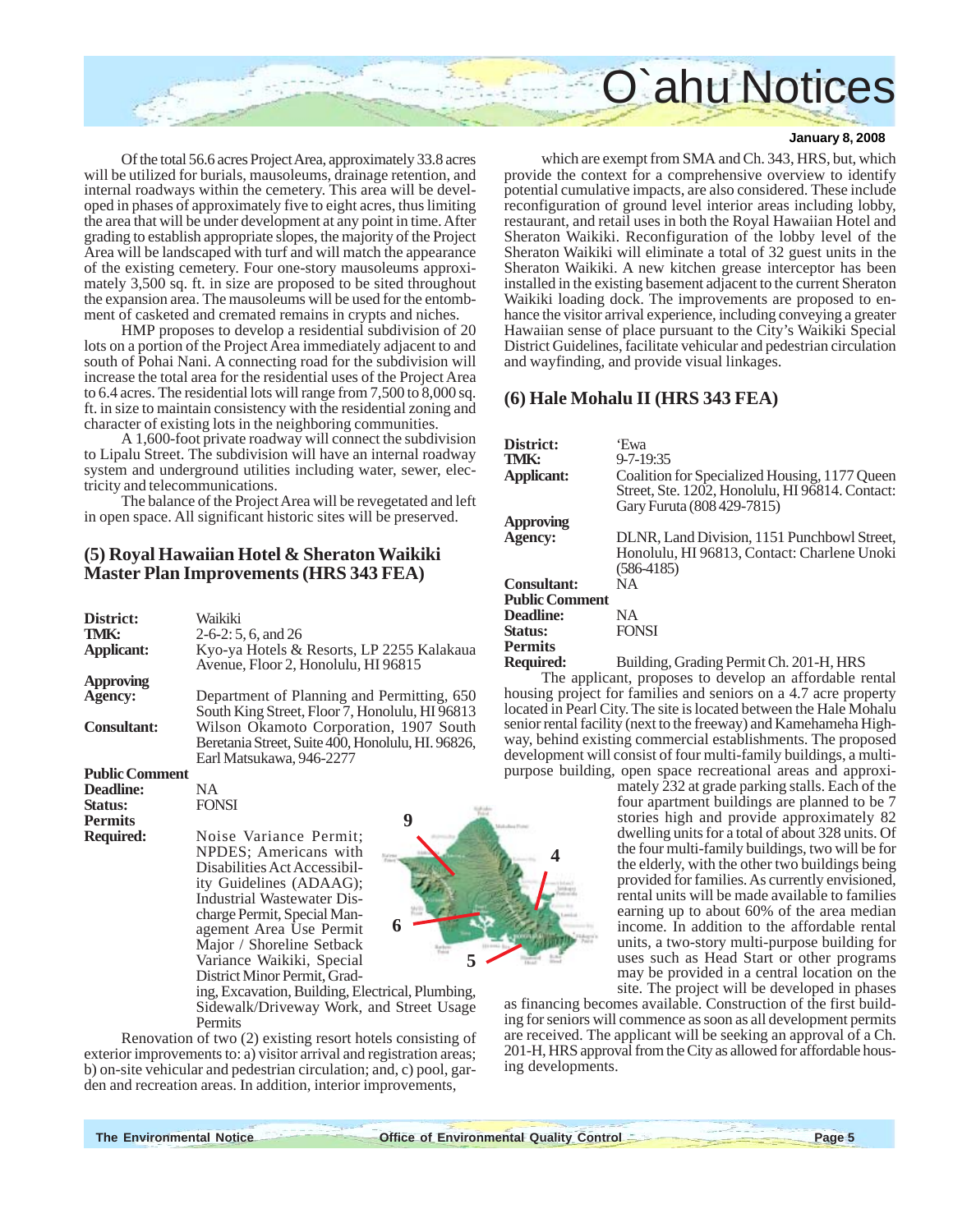

## **(7) Limahuli Garden Lot 137 (HRS 343 DEA)**

| District:             | Hanalei                                                                                                                                      |  |
|-----------------------|----------------------------------------------------------------------------------------------------------------------------------------------|--|
| TMK:                  | $(4)$ 5-9-006:12                                                                                                                             |  |
| <b>Applicant:</b>     | National Tropical Botanical Garden (NTBG),<br>3530 Papalina Road, Kalaheo, HI 96741, Con-<br>tact: Chipper Wichman, (808 332-7324) ext. 240. |  |
| <b>Approving</b>      |                                                                                                                                              |  |
| <b>Agency:</b>        | DLNR, OCCL, PO Box 621, Honolulu, HI 96809.<br>Contact: Dawn Hegger (587-0380)                                                               |  |
| <b>Consultant:</b>    | <b>NA</b>                                                                                                                                    |  |
| <b>Public Comment</b> |                                                                                                                                              |  |
| Deadline:             | February 7, 2008                                                                                                                             |  |
| Status:               | DEA notice pending 30-day public comment.<br>Address comments to the applicant with cop-<br>ies to the approving agency and OEQC.            |  |
| <b>Permits</b>        |                                                                                                                                              |  |
| Required:             |                                                                                                                                              |  |

The National Tropical Botanical Garden (NTBG) is submitting a DEA, and a CDUA for a structure known as Lot 137 or Limahuli Hale (TMK: (4) 5-9-006:12). This structure is located at 5- 8301 Kuhio Hwy, Hanalei, Hawai'i on the north, west border of

Limahuli Garden. In 1992, the BLNR approved NTBG's CDUA KA-2532 to create the Limahuli Valley Special Subzone. In 1993, the BLNR approved CDUA KA-2656 to develop and operate Limahuli Garden and Preserve as identified in the 1991Master Plan. The Master Plan, which was accepted by DLNR in 1993, included plans for the development of additional physical facilities to house educational, administrative, visitor, security, and maintenance functions.

An opportunity to meet this need for office space came when NTBG purchased the Single Family Residence (SFR) at 5-8301 Kuhio Hwy. in 1999. The SFR located on the parcel

was approved under CDUP KA-2062. The existing SFR structure built by the previous owner is sufficient and uniquely situated to fulfill many of the Physical Facility development objectives put forth in the original 1991 Master Plan and was thus included as a multifunction facility in the 2007 update of the Master Plan which was filed with OCCL in September 2007 (NTBG, Master Plan for Limahuli Garden and Preserve, 2007).



## **(8) Kapa'a Elementary School Library (HRS 343 FEA)**

| District:             | Kawaihau                                                                                                |
|-----------------------|---------------------------------------------------------------------------------------------------------|
| TMK:                  | 4-6-14: por. 31                                                                                         |
| Agency:               | Department of Education, P.O. Box 1879, Hono-<br>lulu, HI 96805, Contact: Mike Shigetani (586-<br>0434) |
| <b>Approving</b>      |                                                                                                         |
| Agency:               | Same as above                                                                                           |
| <b>Consultant:</b>    | PBR Hawai'i, 1001 Bishop St., Suite 650, Hono-                                                          |
|                       | lulu, HI 96813, Contact: Vincent Shigekuni (521-                                                        |
|                       | 5631)                                                                                                   |
| <b>Public Comment</b> |                                                                                                         |
| Deadline:             | NA.                                                                                                     |
| Status:               | <b>FONSI</b>                                                                                            |
| <b>Permits</b>        |                                                                                                         |
| <b>Required:</b>      | Special Treatment District Use Permit, Building                                                         |
|                       | & Grading Permits                                                                                       |

The DOE proposes to construct a new library on the southern portion of the Kapa'a Elementary School campus. The school campus is located on Kawaihau Road, about 1 mile north of Kapa'a

Town Center and is surrounded by Samuel Mahelona Memorial Hospital to the south, Kapa'a High School and Mailihuna Road to the north, a park, Kawaihau Road to the west and several small light industrial/commercial businesses to the east. The Elementary School campus is located within the State Land Use Urban District boundaries. The Kaua'i County zoning is R-1 and the Special Treatment District.

Three locations on campus were evaluated, and a location between classroom building "A" and the cafeteria was selected as the preferred alternative. The building will be approximately 7,390 square feet in size on a 10,200 square foot

area. It will be single story and of concrete masonry unit (CMU) construction. New sidewalks and covered walkways will also be installed. Construction will occur in one phase and is estimated to begin in early April 2008, with the library expected to be ready for occupancy by mid-2009.

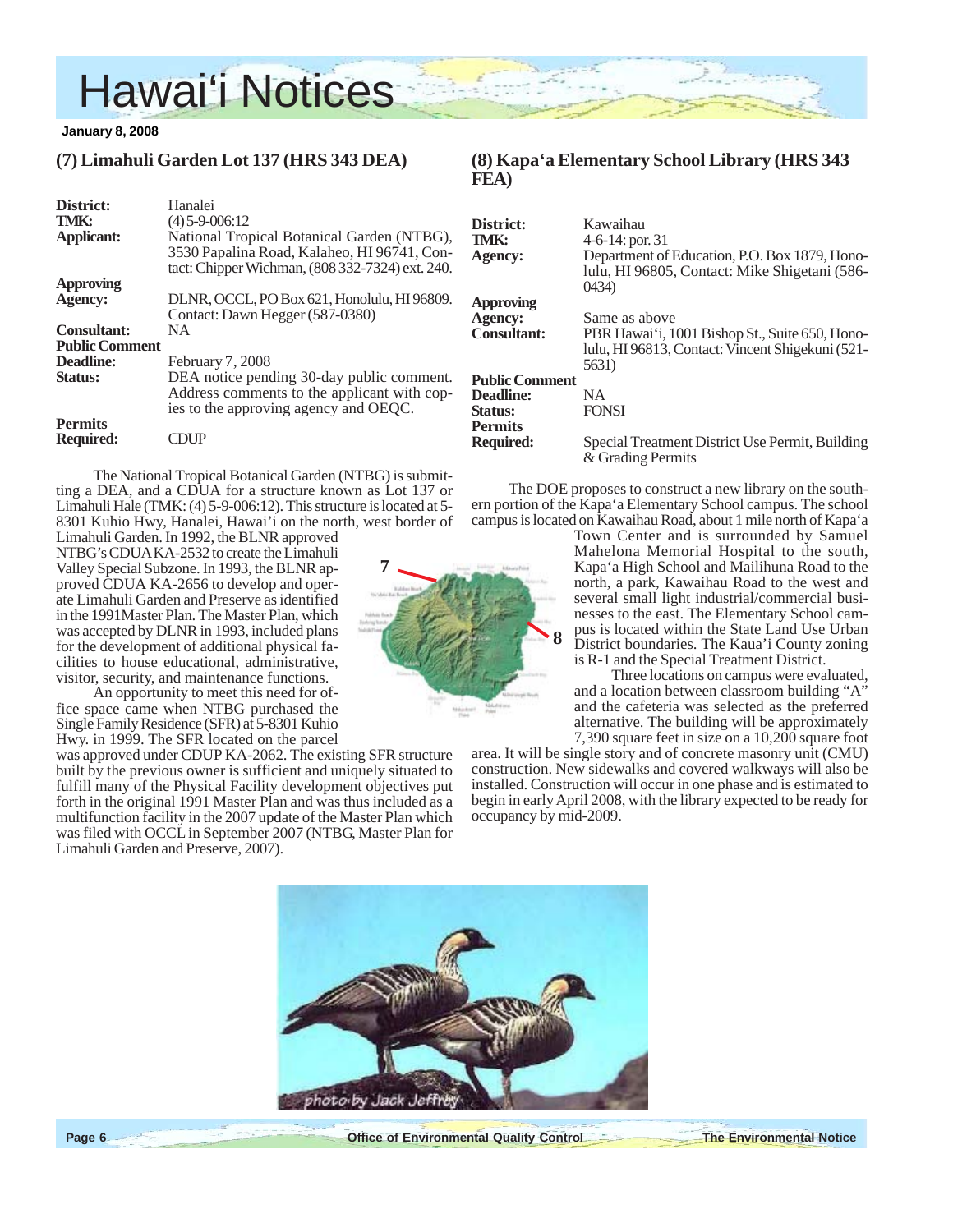

# **Federal Consistency Reviews**

The Hawai'i Coastal Zone Management (CZM) Program has received the following federal actions to review for consistency with the CZM objectives and policies in Chapter 205A, Hawai'i Revised Statutes. This public notice is being provided in accordance with section 306(d) (14) of the National Coastal Zone Management Act of 1972, as amended. For general information about CZM federal consistency please call John Nakagawa with the Hawai'i CZM Program at 587-2878. For neighboring islands use the following toll free numbers: Lana'i & Moloka'i: 468-4644 x72878, Kaua'i: 274-3141 x72878, Maui: 984-2400 x72878 or Hawai'i: 974-4000 x72878. For specific information or questions about an action listed below please contact the CZM staff person identified for each action. Federally mandated deadlines require that comments be received by the date specified for each CZM consistency review and can be mailed to: Office of Planning, Department of Business, Economic Development and Tourism, P.O. Box 2359, Honolulu, Hawai'i 96804. Or, fax comments to the Hawai'i CZM Program at 587-2899.

| Mail:                | Office of Planning                                                                                                                                                                                                                                                                                                                                                                                                                                                                                                                                |
|----------------------|---------------------------------------------------------------------------------------------------------------------------------------------------------------------------------------------------------------------------------------------------------------------------------------------------------------------------------------------------------------------------------------------------------------------------------------------------------------------------------------------------------------------------------------------------|
|                      | Department of Business, Economic Development and Tourism                                                                                                                                                                                                                                                                                                                                                                                                                                                                                          |
|                      | P.O. Box 2359                                                                                                                                                                                                                                                                                                                                                                                                                                                                                                                                     |
|                      | Honolulu, Hawai'i 96804                                                                                                                                                                                                                                                                                                                                                                                                                                                                                                                           |
| Email:               | jnakagaw@dbedt.hawaii.gov                                                                                                                                                                                                                                                                                                                                                                                                                                                                                                                         |
| <b>Fax:</b>          | (808) 587-2899                                                                                                                                                                                                                                                                                                                                                                                                                                                                                                                                    |
|                      | Reissuance of General Permit for Boat Docks in Hawai'i Kai Marina, Honolulu, O'ahu                                                                                                                                                                                                                                                                                                                                                                                                                                                                |
|                      | <b>Federal Action:</b> Federal Agency Activity                                                                                                                                                                                                                                                                                                                                                                                                                                                                                                    |
|                      | Federal Agency: U.S. Army Corps of Engineers                                                                                                                                                                                                                                                                                                                                                                                                                                                                                                      |
| <b>Contact:</b>      | Peter Galloway, 438-8416                                                                                                                                                                                                                                                                                                                                                                                                                                                                                                                          |
| <b>CZM</b> Contact:  | John Nakagawa, 587-2878                                                                                                                                                                                                                                                                                                                                                                                                                                                                                                                           |
| <b>Location:</b>     | Hawai'i Kai Marina, Honolulu                                                                                                                                                                                                                                                                                                                                                                                                                                                                                                                      |
| <b>Proposed</b>      |                                                                                                                                                                                                                                                                                                                                                                                                                                                                                                                                                   |
| <b>Action:</b>       | Issuance of General Permit GP2008-01 would continue the general authorization to allow riparian proprietors to<br>install and maintain boat docks within the Hawai'i Kai Marina. The general permit would not authorize any dredging<br>or filling activities. Installation of new docks would be limited to one structure per single-family dwelling, waterfront<br>parcel, multiple-family waterfront unit, or commercial entity. In addition, all boat docks must receive prior approval<br>from the Hawai'i Kai Marina Community Association. |
| <b>Comments Due:</b> | January 22, 2008                                                                                                                                                                                                                                                                                                                                                                                                                                                                                                                                  |

## **Special Management Area (SMA) Minor Permits**

Pursuant to Hawai'i Revised Statute (HRS) 205A-30, the following is a list of SMA Minor permits that have been approved or are pending by the respective county/state agency. For more information about any of the listed permits, please contact the appropriate county/state Planning Department. City & County of Honolulu (523-4131); Hawai'i County (961-8288); Kaua'i County (241-6677); Maui County (270-7735); Kaka'ako (Honolulu) or Kalaeloa (Barbers Point) Community Development District (587-2840).

| <b>Location (TMK)</b>        | <b>Description (File No.)</b>                                            | Applicant/Agent                  |
|------------------------------|--------------------------------------------------------------------------|----------------------------------|
| Honolulu: Kailua (4-2-15:6)  | 80-foot Flagpole (2007/SMA-72)                                           | Kapa'a I LLC / Delta Engineering |
|                              |                                                                          | (Bahman Kheradpey)               |
|                              | Honolulu: Kapolei (9-1-57:14)   Marriott Ko Olina - Two 2,000 Gallon LPG | The Gas Company / Kekoa Ramos    |
|                              | Vapor Tanks (2007/SMA-73)                                                |                                  |
| Hawai'i: Kanahonua &         | Consolidate & resubdivide 5 lots by                                      | Kanahonua Makai, LLC             |
| Waiakoekoe, Hamakua          | reconfiguring into new 5 lots                                            |                                  |
| $(4-8-6: 9, 11, 17, 19, 41)$ |                                                                          |                                  |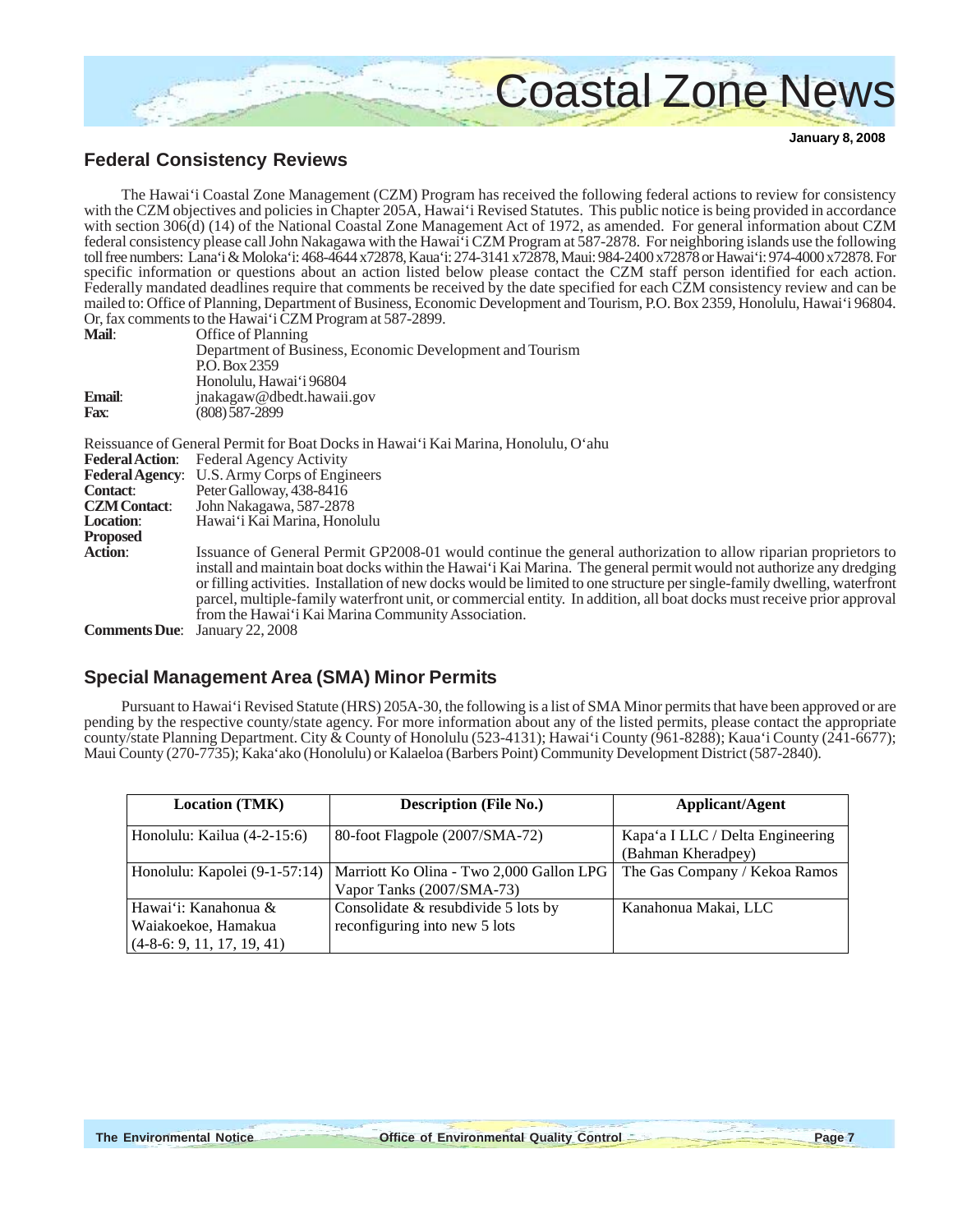# Shoreline Notices

 **January 8, 2008**

# **Shoreline Certifications and Rejections**

Pursuant to §§13-222-26, HAR the following shorelines have been proposed for certification or rejection by the DLNR. Any person or agency wishing to appeal a proposed shoreline certification or rejection shall file a notice of appeal in writing with the department no later than 20 calendar days from the date of the public notice of the proposed shoreline certification or rejection. The notice of appeal shall be sent to the Board of Land and Natural Resources, 1151 Punchbowl Street, Room 220, Honolulu, Hawai'i 96813.

| File<br>No. | Proposed/<br>Rejected                          | Location                                                                                                                                                    | Applicant/Owner                                                  | TMK                 |
|-------------|------------------------------------------------|-------------------------------------------------------------------------------------------------------------------------------------------------------------|------------------------------------------------------------------|---------------------|
|             |                                                |                                                                                                                                                             |                                                                  |                     |
|             | OA-1185 Proposed<br>Shoreline<br>Certification | Lot 1, Land Court Application 1003 (Map 1),<br>situated at La'iemalo'o, Ko'olauloa, Island<br>of O'ahu.                                                     | DJNS Surveying & Mapping, 5-5-001:014<br>Inc./DTE LLC            |                     |
|             |                                                | Address: 55-135 Kamehameha Highway                                                                                                                          |                                                                  |                     |
|             |                                                | Purpose: Development of property                                                                                                                            |                                                                  |                     |
|             | OA-1188 Proposed                               | Portion of Parcel F, Ka'ena Point State                                                                                                                     | R.M. Towill Corporation/                                         | $8 - 1 - 001 : 008$ |
|             | Shoreline<br>Certification                     | Park, situated at Keawa'ula, Wai'anae,<br>Island of O'ahu.                                                                                                  | State of Hawai'i                                                 | por.                |
|             |                                                | Address: None assigned                                                                                                                                      |                                                                  |                     |
|             |                                                | Purpose: Shoreline setback, CDUP                                                                                                                            |                                                                  |                     |
|             | OA-1192 Proposed                               | Lot 1142B, Land Court Application 677 (Map                                                                                                                  | DJNS Surveying & Mapping, $4-3-022:012$                          |                     |
|             | Shoreline                                      | 260), situated at Kailua, Ko'olaupoko,                                                                                                                      | Inc./Donald T. Edvino                                            |                     |
|             | Certification                                  | Island of O'ahu.                                                                                                                                            |                                                                  |                     |
|             |                                                | Address: 59 Kailuana Place                                                                                                                                  |                                                                  |                     |
|             |                                                | Purpose: Development of property                                                                                                                            |                                                                  |                     |
|             | OA-1195 Proposed                               | Lot 13, Land Court Application 1827 (Map                                                                                                                    | Towill, Shigeoka &                                               | $8 - 7 - 028 : 003$ |
|             | Shoreline                                      | 1), situated at Lualualei, Wai'anae, Island                                                                                                                 | Associates, Inc./Alfred                                          |                     |
|             | Certification                                  | of O'ahu.                                                                                                                                                   | A. Anawati Trust                                                 |                     |
|             |                                                | Address: 87-665 Farrington Highway                                                                                                                          |                                                                  |                     |
|             |                                                | Purpose: Permitting                                                                                                                                         |                                                                  |                     |
| $MA-370$    | Proposed                                       | Lot 46, Kama'ole Beach Lots, Land Patent                                                                                                                    | Valera, Inc./RDOB Limited 3-9-004:102                            |                     |
|             | Shoreline                                      | Grant 13829, situated at Kama'ole, Wailuku,                                                                                                                 | Partnership                                                      |                     |
|             |                                                | Certification Island of Maui.                                                                                                                               |                                                                  |                     |
|             |                                                | Address: 3020 South Kihei Road                                                                                                                              |                                                                  |                     |
|             |                                                | Purpose: Property survey                                                                                                                                    |                                                                  |                     |
| $MA-386$    | Proposed                                       | Lot 47, Waiohuli-Keokea Beach Lots, 2nd                                                                                                                     | Ronald M. Fukumoto                                               | $3 - 9 - 011:003$   |
|             | Shoreline<br>Certification                     | Series, situated at Kihei, Wailuku, Island<br>of Maui.                                                                                                      | Engineering, Inc./Rixey<br>Family Partnership                    |                     |
|             |                                                | Address: 1724 Halama Street                                                                                                                                 |                                                                  |                     |
|             |                                                | Purpose: Shoreline setback                                                                                                                                  |                                                                  |                     |
| $MA-388$    | Proposed<br>Shoreline<br>Certification         | Lot 49, Land Court Application 1744 (Map<br>12), situated at Hanakao'o, Lahaina, Island<br>of Maui.                                                         | R.T. Tanaka Engineers,<br>Inc./The Whaler at<br>Ka'anapali Beach | $4 - 4 - 008 : 002$ |
|             |                                                | Address: 2421 Ka'anapali Parkway                                                                                                                            |                                                                  |                     |
|             |                                                | Purpose: Shoreline setback                                                                                                                                  |                                                                  |                     |
| $MA-390$    | Proposed                                       | Lot 62-A & portion of Lot 62-B, Land Court                                                                                                                  | Ronald M. Fukumoto                                               | $4 - 4 - 013:006$   |
|             | Shoreline                                      | Application 1744 (Map 48), situated at                                                                                                                      | Engineering, Inc./County                                         | & 007               |
|             | Certification                                  | Hanakao'o, Lahaina, Island of Maui.                                                                                                                         | of Maui                                                          |                     |
|             |                                                | Address: Honoapi'ilani Highway                                                                                                                              |                                                                  |                     |
|             |                                                | Purpose: Shoreline setback                                                                                                                                  |                                                                  |                     |
| $HA-384$    | Proposed                                       | Lot 44 of Puako Beach Lots, situated at                                                                                                                     | Wes Thomas Associates/                                           | $6 - 9 - 004:002$   |
|             | Shoreline                                      | Waimea, South Kohala, Island of Hawai'i.                                                                                                                    | Puako Ehukai, LLC                                                |                     |
|             | Certification                                  | Address: 69-1778 Puako Road Beach Drive                                                                                                                     |                                                                  |                     |
|             |                                                | Purpose: Building permit                                                                                                                                    |                                                                  |                     |
| $KA-302$    | Proposed                                       | Lot 35, Ha'ena Nui Lands, being a portion                                                                                                                   | Wagner Engineering                                               | $5 - 9 - 005 : 027$ |
|             | Shoreline                                      | of R.P. 3596, L.C. Aw. 10613 Ap.6, situated                                                                                                                 | Services, Inc./Catherine                                         |                     |
|             |                                                | Certification at Ha'ena, Hanalei, Island of Kaua'i.                                                                                                         | M. Bartmess Trust                                                |                     |
|             |                                                | Address: 7820 Kuhio Highway                                                                                                                                 |                                                                  |                     |
|             |                                                | Purpose: Building permit & CDUA                                                                                                                             |                                                                  |                     |
| $KA-310$    | Proposed                                       | Portion of Parcel 3, being also portions of                                                                                                                 | Esaki Surveying and                                              | $5 - 1 - 003 : 006$ |
|             | Shoreline                                      | R.P. 3586, L.C. Aw. 6730 and all of Parcel<br>Certification 10, being R.P. 4232, L.C. Aw. 6582 Ap. 2,<br>situated at Waipake, Hanalei, Island of<br>Kaua'i. | Mapping, Inc./Falko<br>Partners, LLC                             |                     |
|             |                                                | Address: 7480 Ko'olau Road                                                                                                                                  |                                                                  |                     |
|             |                                                | Purpose: Building permit                                                                                                                                    |                                                                  |                     |
|             |                                                |                                                                                                                                                             |                                                                  |                     |
| $KA-311$    | Proposed<br>Shoreline<br>Certification         | Lot A-6-A, Lee Kwai Beach Lots, situated at Roger M. Caires/John B.<br>Weliweli, Koloa, Island of Kaua'i.                                                   | Higman                                                           | $2 - 8 - 019:011$   |
|             |                                                | Address: 1871 Pe'e Road                                                                                                                                     |                                                                  |                     |
|             |                                                | Purpose: Property renovation                                                                                                                                |                                                                  |                     |

**Page 8 Office of Environmental Quality Control The Environmental Notice**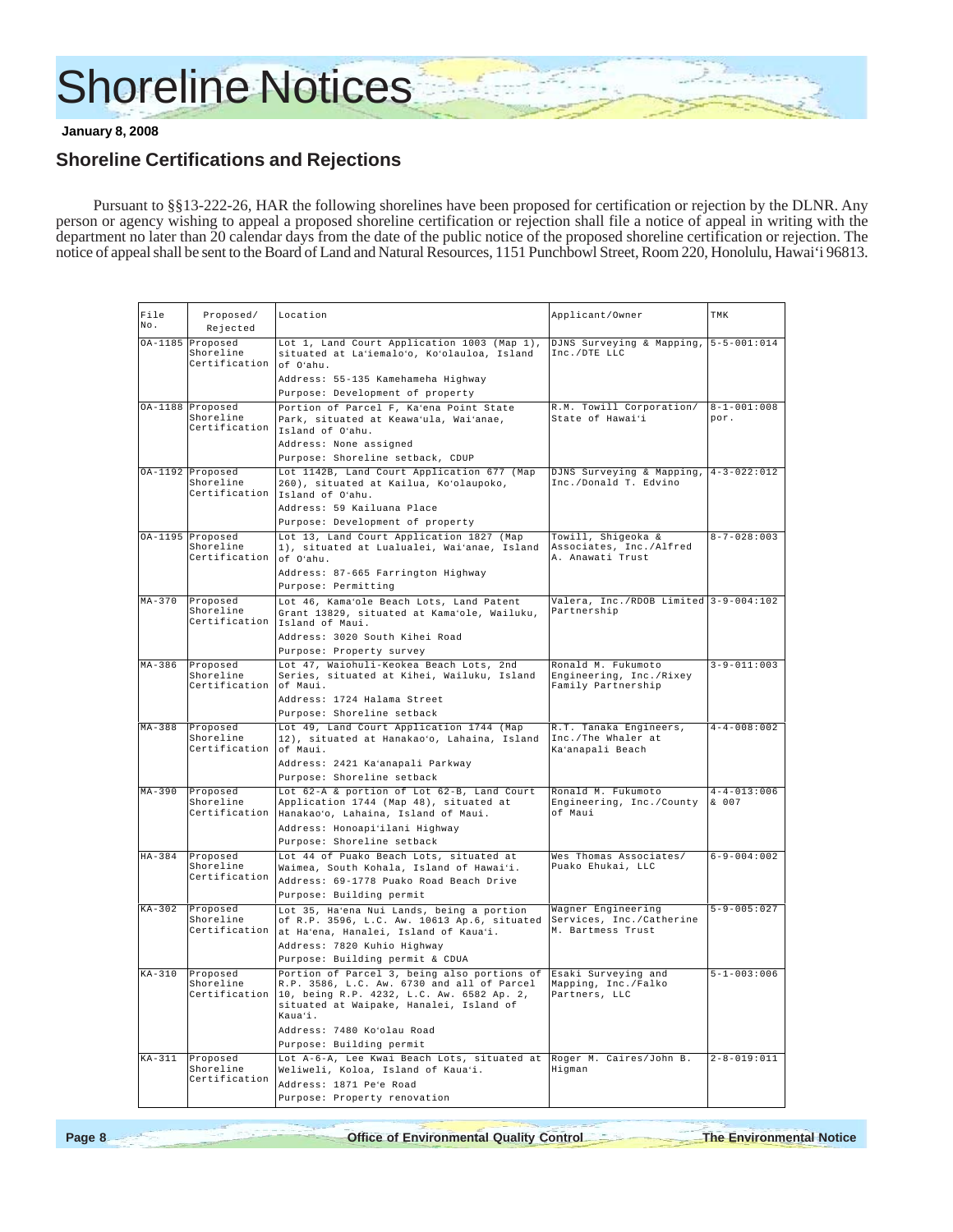

# **Shoreline Certification Applications**

Pursuant to § 13-222-12, HAR the following shoreline certification applications are available for inspection at the DLNR District Land Offices on Kaua'i, Hawai'i and Maui and at Room 220, 1151 Punchbowl St., Honolulu, O'ahu (Tel: 587-0414). All comments shall be submitted in writing to the State Land Surveyor, 1151 Punchbowl Street, Room 210, Honolulu, Hawai'i 96813 and postmarked no later than fifteen (15) calendar days from the date of the public notice of the application. If there are any questions, please call Barry Cheung at (808) 587-0430.

| File No. Date | Location                                                                                                                                                                                         | Applicant/Owner                                                    | TMK                |
|---------------|--------------------------------------------------------------------------------------------------------------------------------------------------------------------------------------------------|--------------------------------------------------------------------|--------------------|
|               | 0A-1203 11/30/2007 Lot 40, Kahala Cliffs Subdivision, being a<br>portion of L.C. Aw. 7713, Ap. 50, R.P. 4475<br>situated at Kahala, Honolulu, Island of O'ahu.<br>Address: 4133 Black Point Road | Wesley T. Tengan/Houghton<br>Freeman                               | $3 - 5 - 001:011$  |
|               | Purpose: Building permit                                                                                                                                                                         |                                                                    |                    |
| OA-1204       | 12/03/2007 Lot 323, Land Court Application 323 (Map<br>182), situated at Kailua, Koʻolaupoko, Island<br>of O'ahu.<br>Address: 25 Wilikoki Place                                                  | Wesley T. Tengan/Michael<br>Strada                                 | $4 - 3 - 019:050$  |
|               | Purpose: Building permit                                                                                                                                                                         |                                                                    |                    |
|               | $OA-1205$ 12/19/2007 Lots 24, 25, and 26, Kahala Subdivision,<br>situated at Wai'alae, Honolulu, Island of<br>$O4$ ahu.                                                                          | DJNS Survey & Mapping,<br>Inc./WF Coastal<br>Properties, LLC       | $3 - 5 - 3:8,9,10$ |
|               | Address: 4415, 4423, 4433 Kahala Avenue                                                                                                                                                          |                                                                    |                    |
|               | Purpose: House construction                                                                                                                                                                      |                                                                    |                    |
| $MO-138$      | $12/26/2007$ Lot 6, Land Court Application 1867 (Map 2),<br>situated on Kawela, Island of Moloka'i.<br>Address: Kamehameha V Highway<br>Purpose:                                                 | Newcomer-Lee Land<br>Surveyors, Inc./Jay &<br>Marcia Allison Trust | $5 - 4 - 017:004$  |